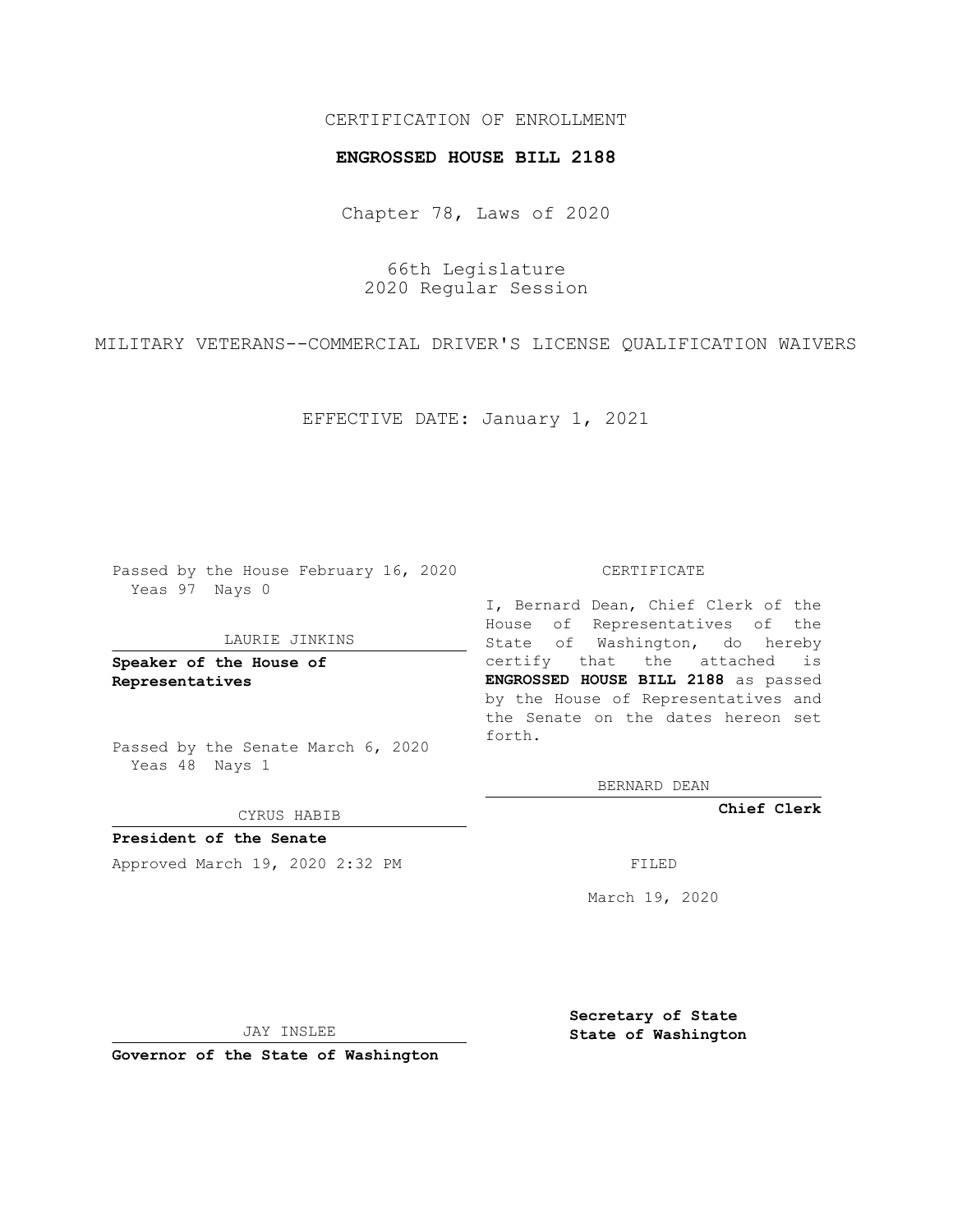## **ENGROSSED HOUSE BILL 2188**

Passed Legislature - 2020 Regular Session

**State of Washington 66th Legislature 2020 Regular Session**

**By** Representatives Leavitt, Gildon, Dufault, Chapman, Eslick, Orwall, Appleton, Slatter, Ryu, Van Werven, Griffey, Young, Wylie, Doglio, Volz, and Riccelli

Prefiled 12/03/19. Read first time 01/13/20. Referred to Committee on Transportation.

 AN ACT Relating to increasing the types of commercial driver's license qualification waivers allowed for military veterans; amending RCW 46.25.060; creating a new section; and providing an effective 4 date.

5 BE IT ENACTED BY THE LEGISLATURE OF THE STATE OF WASHINGTON:

 NEW SECTION. **Sec. 1.** Over half a million United States military veterans live in Washington state and contribute to the state's economic vitality. While active military, many trained in civilian occupations and were well-prepared to contribute to the state as civilians once they left military service. However, many job markets are regulated through licensing, and veterans can find themselves at a disadvantage in obtaining these licenses compared with those trained in the private sector.

 Commercial truck and bus drivers are in high demand; individuals are required to have commercial driver's licenses to qualify for these jobs. In the case of military veterans who obtain the necessary 17 driving experience while in the military, there is already a waiver program in place to enable these veterans to waive out of the skills examination and course of instruction requirements. However, they are still required to take the knowledge test to obtain a commercial 21 driver's license in Washington.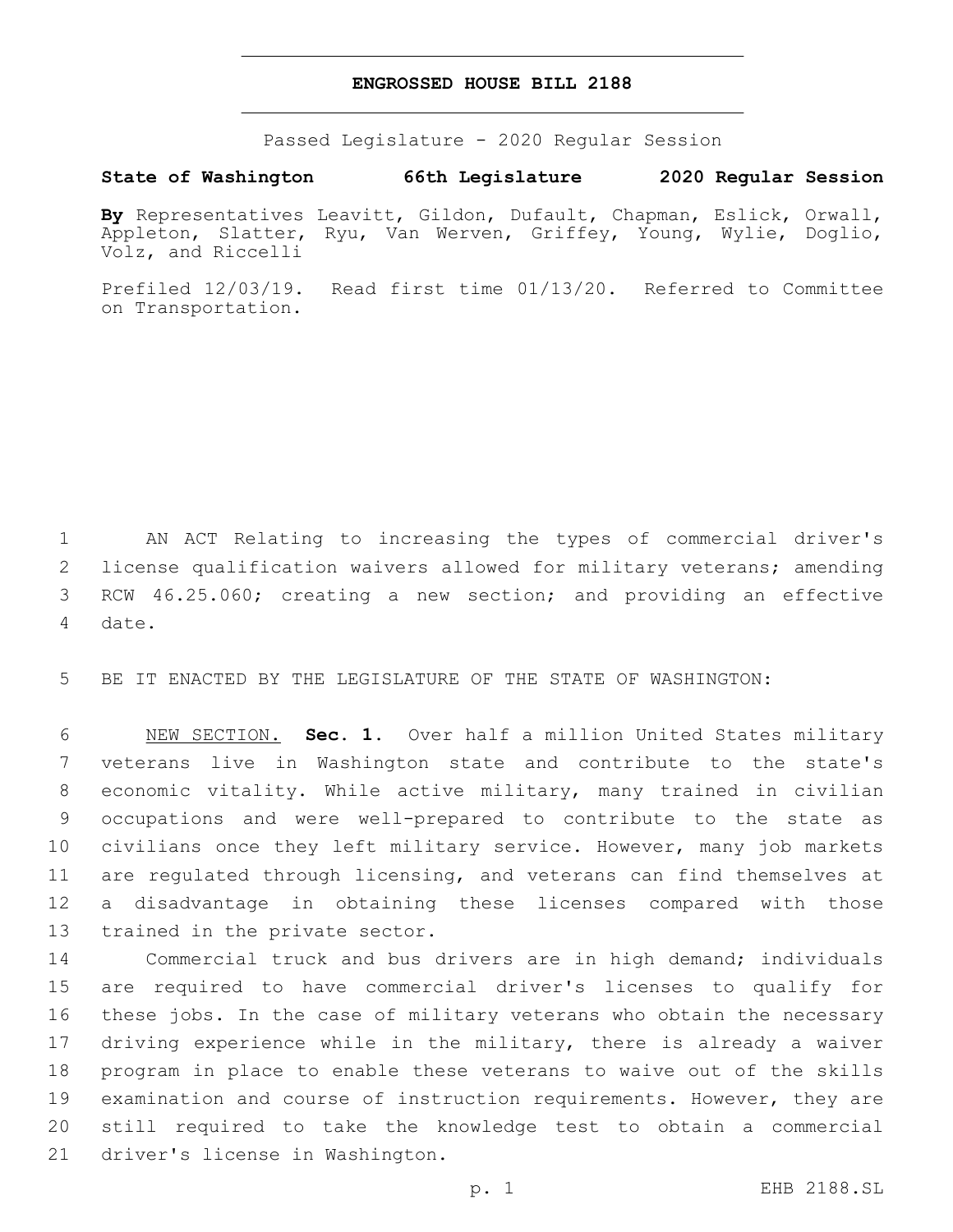The legislature believes that expanding the waiver program to include the knowledge test will remove an unnecessary obstacle for qualifying veterans. The legislature values the military service of veterans and believes that the removal of this barrier will enable qualifying veterans to more quickly apply the skills they acquired in the military to serve their communities as they have served the 7 country.

 **Sec. 2.** RCW 46.25.060 and 2015 3rd sp.s. c 44 s 207 are each 9 amended to read as follows:

 (1)(a) No person may be issued a commercial driver's license 11 unless that person:

12 (i) Is a resident of this state;

 (ii) Has successfully completed a course of instruction in the operation of a commercial motor vehicle that has been approved by the director or has been certified by an employer as having the skills 16 and training necessary to operate a commercial motor vehicle safely;

 (iii) If he or she does not hold a valid commercial driver's license of the appropriate classification, has been issued a commercial learner's permit under RCW 46.25.052; and

 (iv) Has passed a knowledge and skills examination for driving a commercial motor vehicle that complies with minimum federal standards established by federal regulation enumerated in 49 C.F.R. Part 383, 23 subparts F, G, and H, in addition to other requirements imposed by state law or federal regulation. The department may not allow the person to take the skills examination during the first fourteen days after initial issuance of the person's commercial learner's permit. 27 The examinations must be prescribed and conducted by the department.

 (b) In addition to the fee charged for issuance or renewal of any license, the applicant shall pay a fee of no more than ten dollars until June 30, 2016, and thirty-five dollars beginning July 1, 2016, for the classified knowledge examination, classified endorsement knowledge examination, or any combination of classified license and endorsement knowledge examinations. The applicant shall pay a fee of no more than one hundred dollars until June 30, 2016, and two hundred fifty dollars beginning July 1, 2016, for each classified skill examination or combination of classified skill examinations conducted 37 by the department.

 (c) The department may authorize a person, including an agency of this or another state, an employer, a private driver training

p. 2 EHB 2188.SL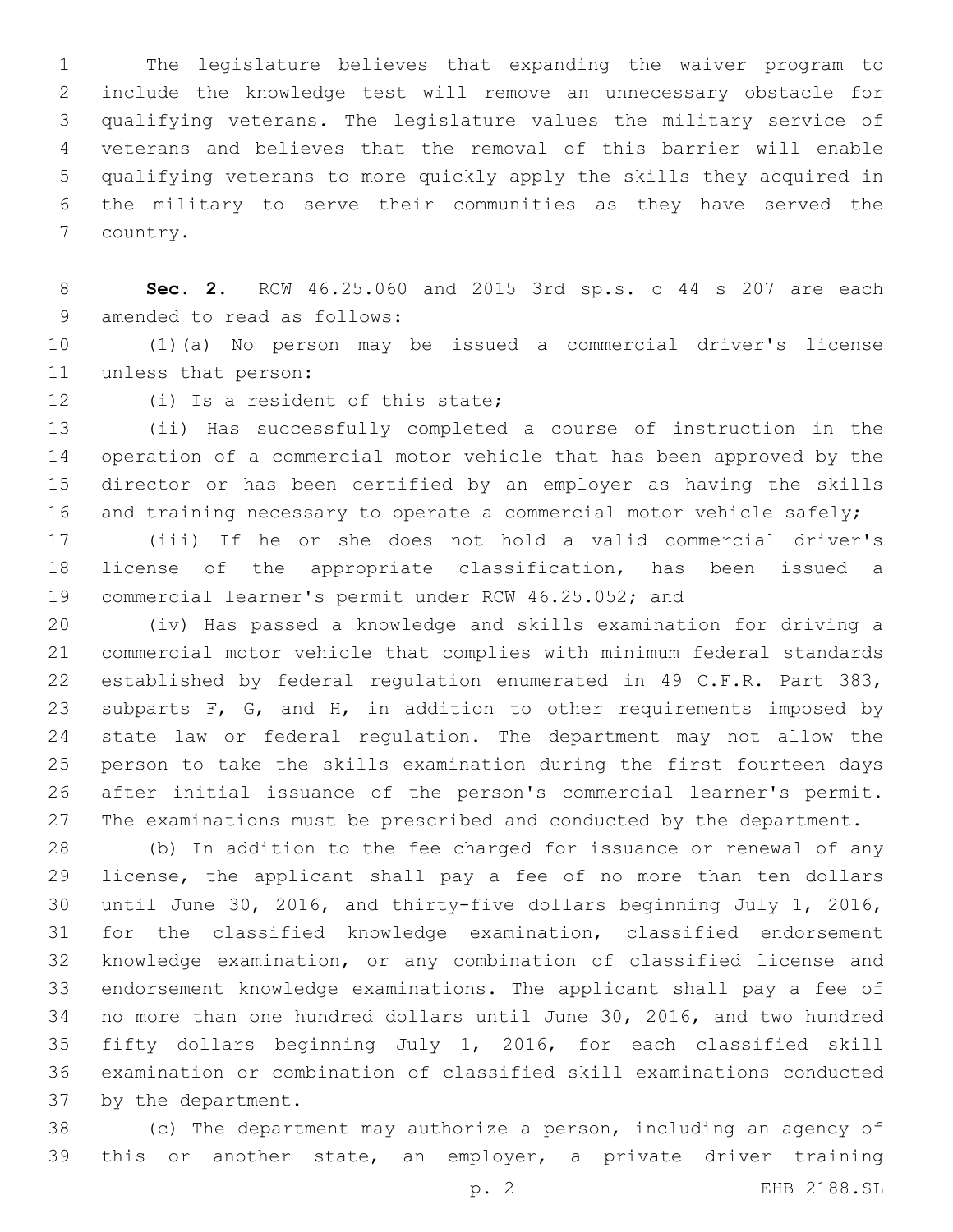facility, or other private institution, or a department, agency, or instrumentality of local government, to administer the skills examination specified by this section under the following conditions:

 (i) The examination is the same which would otherwise be 5 administered by the state;

 (ii) The third party has entered into an agreement with the state 7 that complies with the requirements of 49 C.F.R. Sec. 383.75; and

 (iii) The director has adopted rules as to the third party testing program and the development and justification for fees 10 charged by any third party.

 (d) If the applicant's primary use of a commercial driver's license is for any of the following, then the applicant shall pay a fee of no more than seventy-five dollars until June 30, 2016, and two hundred twenty-five dollars beginning July 1, 2016, for the classified skill examination or combination of classified skill examinations whether conducted by the department or a third-party 17 tester:

 (i) Public benefit not-for-profit corporations that are federally 19 supported head start programs; or

 (ii) Public benefit not-for-profit corporations that support early childhood education and assistance programs as described in RCW  $(43.215.405(2))$   $43.216.505$ .

 (e) Beginning July 1, 2016, if the applicant's primary use of a commercial driver's license is to drive a school bus, the applicant shall pay a fee of no more than one hundred dollars for the classified skill examination or combination of classified skill 27 examinations conducted by the department.

 (f) Beginning July 1, 2016, payment of the examination fees under this subsection entitles the applicant to take the examination up to 30 two times in order to pass.

 (2)(a) The department may waive the skills examination and the requirement for completion of a course of instruction in the operation of a commercial motor vehicle specified in this section for a commercial driver's license applicant who meets the requirements of 35 49 C.F.R. Sec. 383.77. For current or former military service members that meet the requirements of 49 C.F.R. Sec. 383.77, the department may also waive the requirements for a knowledge test for commercial driver's license applicants. Beginning December 1, 2021, the department shall provide an annual report to the house and senate transportation committees and the joint committee on veterans' and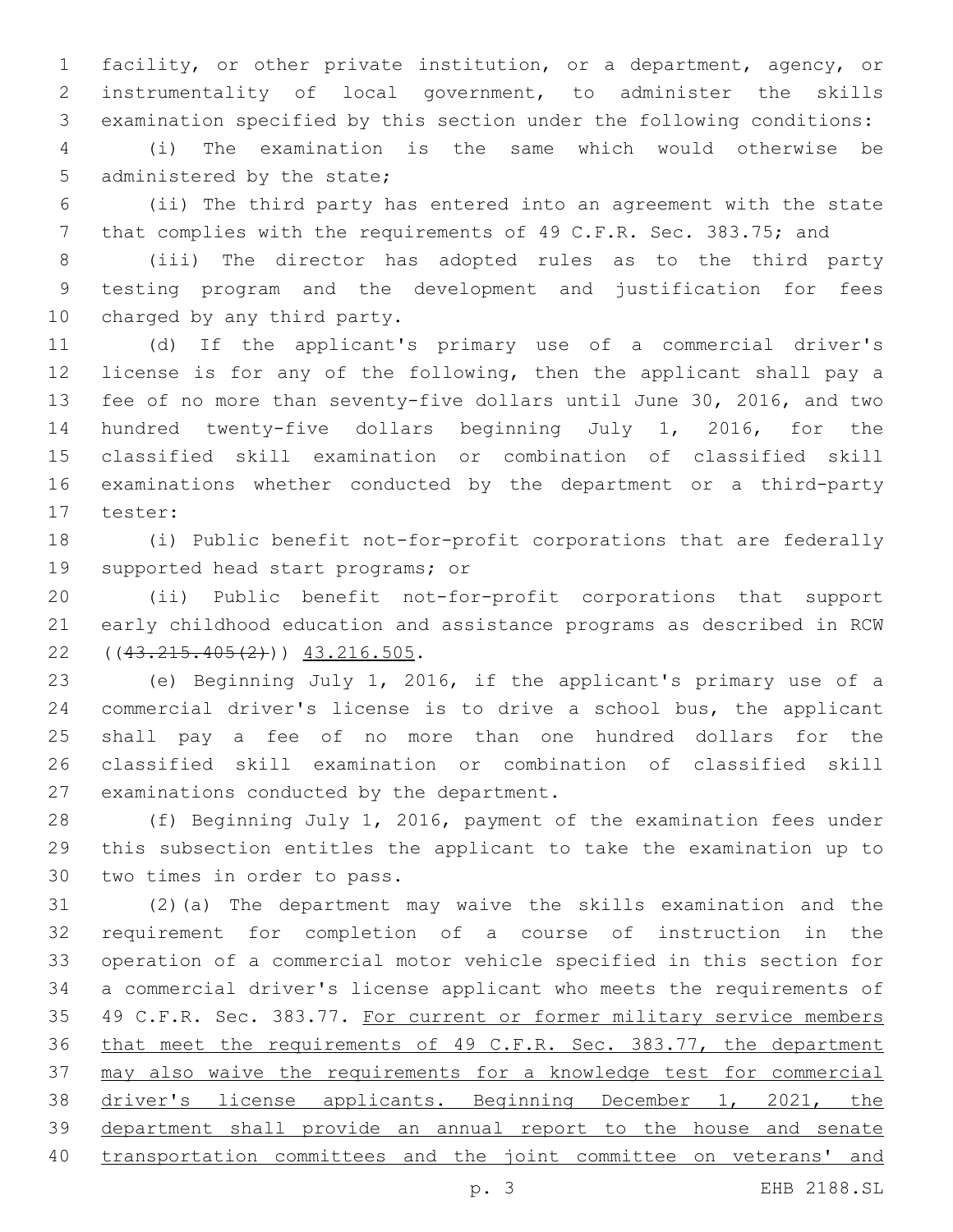military affairs of the legislature on the number and types of 2 waivers granted pursuant to this subsection.

 (b) An applicant who operates a commercial motor vehicle for agribusiness purposes is exempt from the course of instruction completion and employer skills and training certification requirements under this section. By January 1, 2010, the department shall submit recommendations regarding the continuance of this exemption to the transportation committees of the legislature. For purposes of this subsection (2)(b), "agribusiness" means a private carrier who in the normal course of business primarily transports:

 (i) Farm machinery, farm equipment, implements of husbandry, farm 12 supplies, and materials used in farming;

 (ii) Agricultural inputs, such as seed, feed, fertilizer, and 14 crop protection products;

 (iii) Unprocessed agricultural commodities, as defined in RCW 16 17.21.020, where such commodities are produced by farmers, ranchers, 17 vineyardists, or orchardists; or

(iv) Any combination of (b)(i) through (iii) of this subsection.

 The department shall notify the transportation committees of the legislature if the federal government takes action affecting the 21 exemption provided in this subsection  $(2)$  (b).

 (3) A commercial driver's license or commercial learner's permit may not be issued to a person while the person is subject to a disqualification from driving a commercial motor vehicle, or while 25 the person's driver's license is suspended, revoked, or canceled in any state, nor may a commercial driver's license be issued to a person who has a commercial driver's license issued by any other 28 state unless the person first surrenders all such licenses, which must be returned to the issuing state for cancellation.

 (4) The fees under this section must be deposited into the highway safety fund unless prior to July 1, 2023, the actions described in (a) or (b) of this subsection occur, in which case the portion of the revenue that is the result of the fee increased in section 207, chapter 44, Laws of 2015 3rd sp. sess. must be distributed to the connecting Washington account created under RCW 36 46.68.395.

 (a) Any state agency files a notice of rule making under chapter 34.05 RCW for a rule regarding a fuel standard based upon or defined by the carbon intensity of fuel, including a low carbon fuel standard 40 or clean fuel standard.